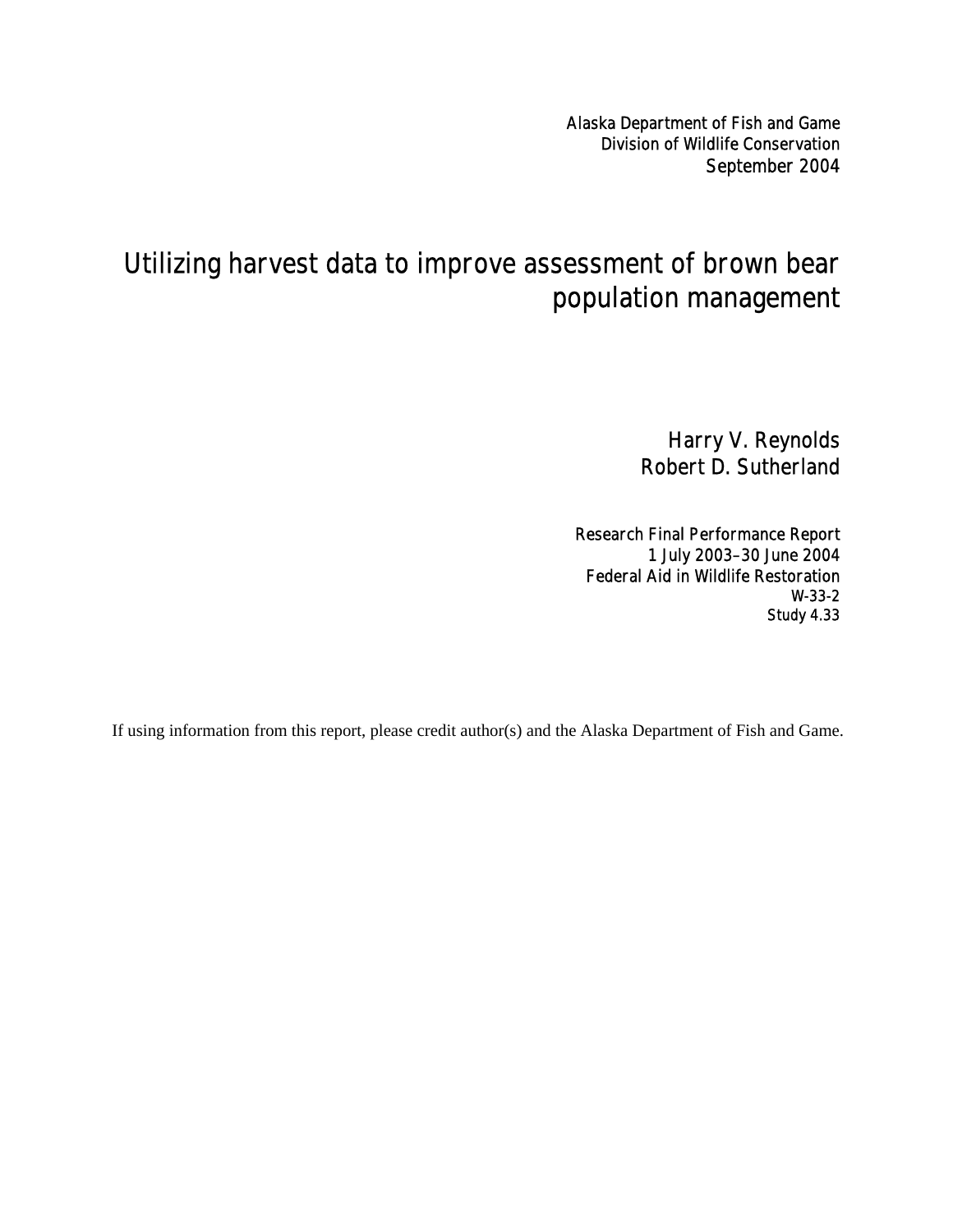**PROJECT TITLE:** Utilizing harvest data to improve assessment of brown bear population management

PRINCIPAL **INVESTIGATOR:** Harry V. Reynolds; Robert D. Sutherland

**COOPERATORS:** None

**FEDERAL AID GRANT PROGRAM:**Wildlife Restoration

**GRANT AND SEGMENT NR:** W-33-2

**PROJECT NUMBER:** 4.33

**WORK LOCATION:** Statewide

**STATE:** Alaska

**PERIOD:**1 July 2003–30 June 2004

# **I. PROBLEM OR NEED THAT PROMPTED THIS RESEARCH**

Assessment of the effects of regulatory structure and management actions on brown bear population trajectory is very difficult to determine. While visibility and annual behavioral patterns make it possible to annually monitor population size or trend of other species of large game mammals, it is difficult to monitor populations of bears because of their solitary nature and cryptic behavior. Changes in sex, age, and numbers of brown/grizzly bear harvest are the primary measures that are presently used to assess management effectiveness in Alaska, but these may lead to equivocal conclusions. Sex and age of the harvest can be determined from brown bear hides and skulls because hunters are required to present those specimens for sealing. Development of models that corroborate relationships between these harvest parameters and population trends could be very useful for management.

# **II. REVIEW OF PRIOR RESEARCH AND STUDIES IN PROGRESS ON THE PROBLEM OR NEED**

A finding of the 2002 ADFG Bear Workshop was that bear harvest information was not presently utilized to its full potential. Some issues that should be explored include whether harvest data could be used to determine or refine: variability in annual cohort strengths and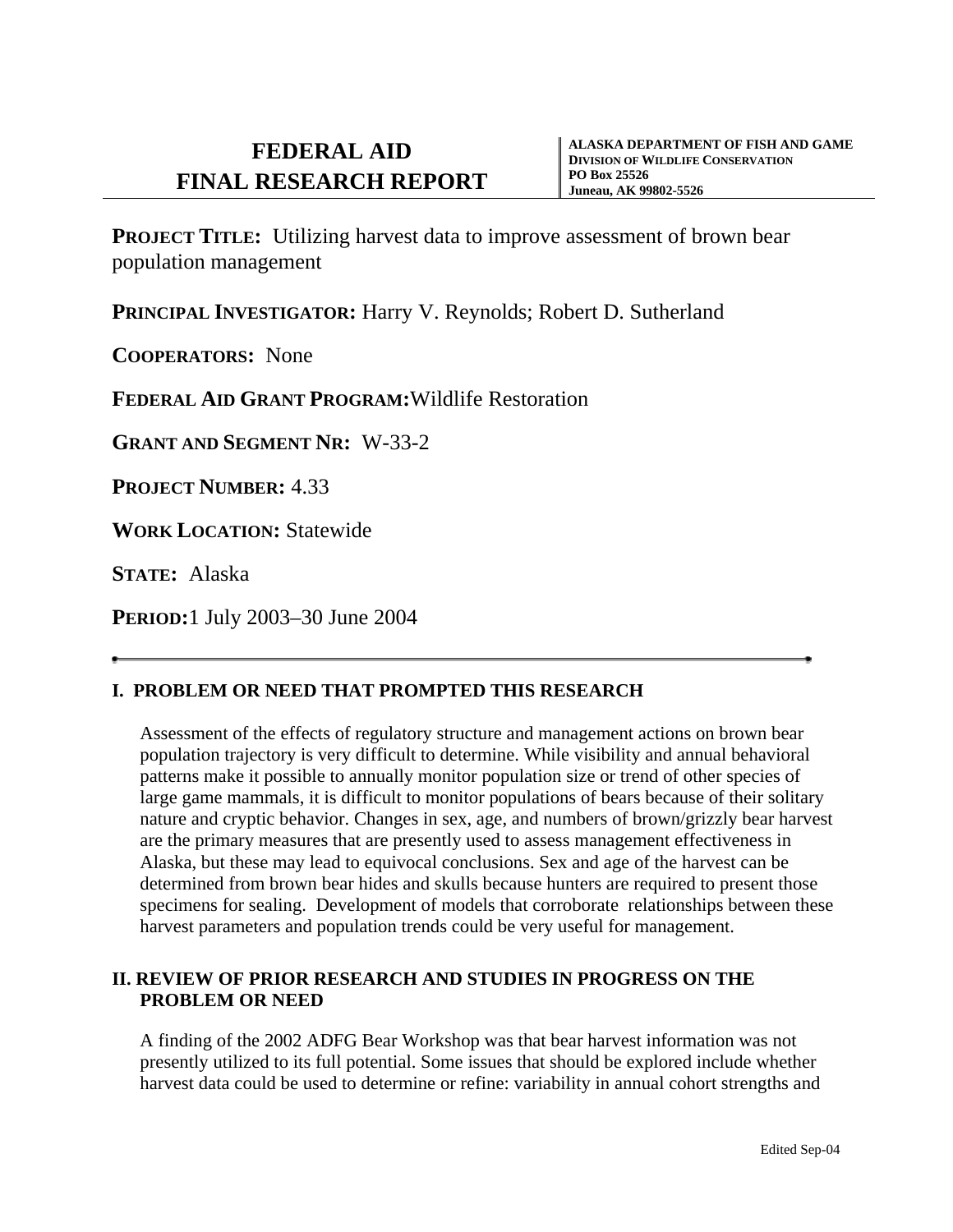selectivity by hunters (sex and age of bears, by region in the state, resident vs. no-resident, differences in areas with tag fee waivers, differences related to management approach). Harvest density should also be compared to harvest of estimated density between adjacent Game Management Units and further work needs to assess new ways in which research data in combination with harvest data can be used to for trend analysis.

A modeling effort by Tait (1983) to utilize Alaskan brown bear harvest data to assess population trends was unsuccessful. Later approaches by Harris and Metzgar (1987a; 1987b) concluded that harvest trend data could produce wide variability and that the slowness in predicting trends limited their usefulness. However, new modeling approaches have been developed that may improve ability to assess trends and improve effective management capability.

# **III. APPROACHES USED AND FINDINGS RELATED TO THE OBJECTIVES AND TO PROBLEM OR NEED.**

OBJECTIVE 1: Use presently available hunter harvest data for brown/grizzly bears to provide estimates of abundance, harvest rates and annual survival rates.

We suggest application of at least two approaches to these problems. One is population reconstruction using age-at-harvest data which in fisheries management is called virtual population analysis (VPA) or catch-at-age (Gove et. al., 2002) and (Quinn et al, 1998). This method basically inflates the harvest data by estimates of natural mortality and harvest rates to obtain a population size. From this approach, we can obtain estimates of abundance of any cohort in a year, total abundance, harvest rates and annual survival rates. Model selection techniques are available to find which might be the most appropriate model (for instance, a constant survival rate or year specific survival rates). Unfortunately, sophisticated models can suffer from over-parameterization (not enough data, too many parameters) so auxiliary studies would be necessary to provide parameters such as natural survival rates.

The second approach will be to use stage-classified matrix population models based on the Leslie matrix (Caswell, 2001). Treated in this context, harvest (as in a harvest rate) is a multiplier of the population projection matrix. Possible stages for the projection matrix include yearlings, juveniles, mature reproductive females and post-reproductive females. Caswell provides a chapter on parameter estimation and provides clear guidance on a sensitivity analysis. This stage-structured approach has been used for killer whale (Brault and Caswell, 1993), sea turtles, and tortoises.

#### **IV. MANAGEMENT IMPLICATIONS**

Results of this project would provide improved utility of presently available harvest data to management of brown/grizzly bears. In concert with data on population size and structure compiled from brown bear research studies throughout the state, modeling harvest data to estimate cohort-specific harvest rates and survival rates and corroborate measures of abundance that have been extrapolated from research will allow managers to more effectively assess that status and trend of brown bears in each Game Management Unit (GMU). This could be applied to all GMUs, including those where research studies have not been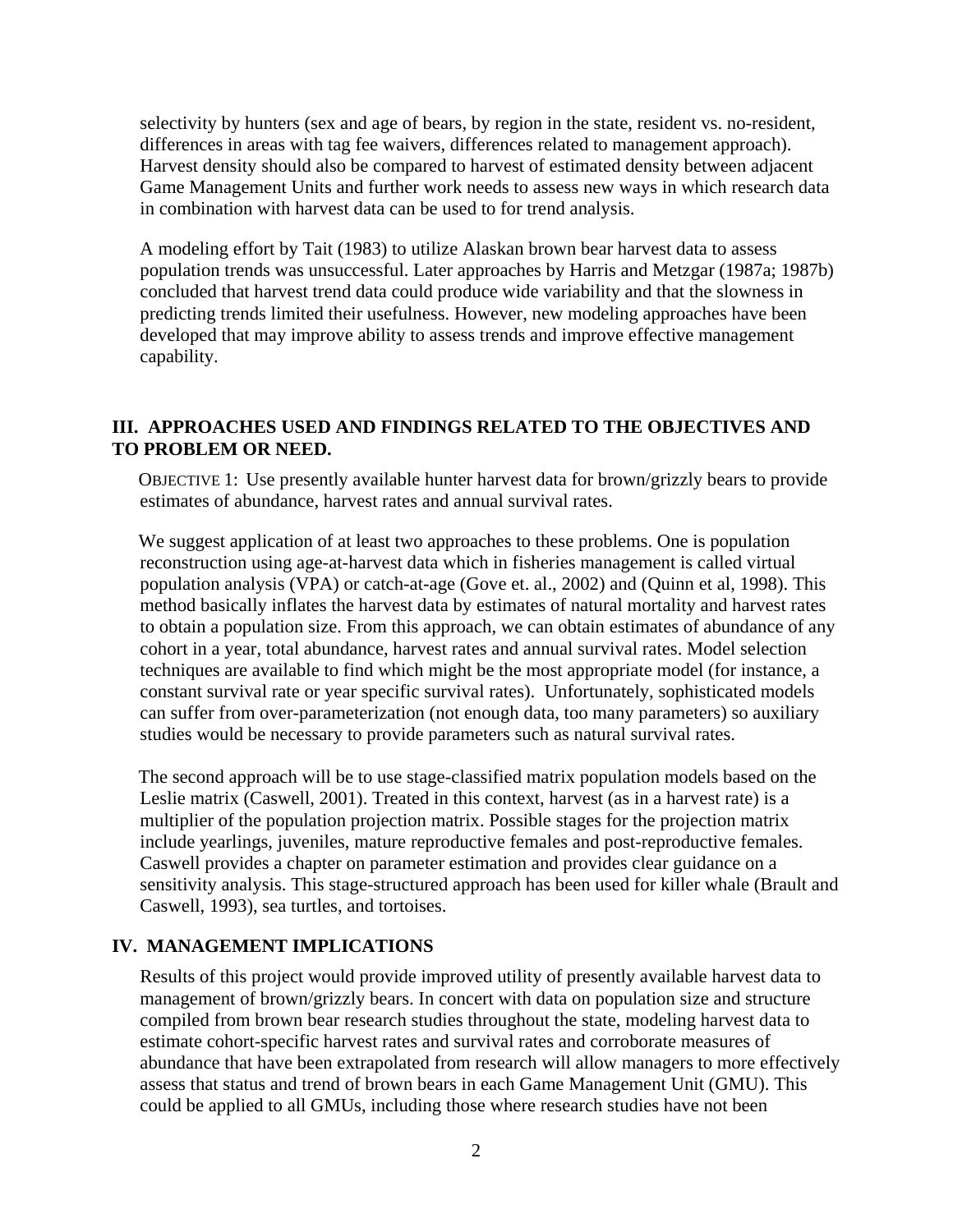completed. It would provide another measure of vital rates and population abundance estimation that is important to effective management.

### **V. SUMMARY OF WORK COMPLETED ON JOBS IDENTIFIED IN ANNUAL PLAN FOR LAST SEGMENT PERIOD ONLY**

JOB \_1\_: Analysis of brown/grizzly bear harvest data to provide estimates of abundance, harvest rates and annual survival rates.

The statewide brown bear harvest database from 1960 to the present was adapted for use in modeling efforts so that the new approach suggested by Holmes and York (2003) could be applied. Although progress was made on this job, the time necessary to complete it was in excess of the Federal Aid funds dedicated to it. However, application of the model is still progressing and final analysis may be complete by February 2005.

# **VI. ADDITIONAL FEDERAL AID-FUNDED WORK NOT DESCRIBED ABOVE THAT WAS ACCOMPLISHED ON THIS PROJECT DURING THE LAST SEGMENT PERIOD, IF NOT REPORTED PREVIOUSLY** None.

#### **VII. PUBLICATIONS**

None.

## **VIII. RESEARCH EVALUATION AND RECOMMENDATIONS**

None.

#### **IX. PROJECT COSTS FROM LAST SEGMENT PERIOD ONLY**

FEDERAL AID SHARE \$8,226 STATE SHARE \$2,742 = TOTAL \$10,968

# **X**. **APPENDIX**

#### **Bibliography**

- BRAULT, S. AND H. CASWELL. 1993. Pod-specific demography of killer whales (*Orcinus orca*). Ecology 74:1444–1454.
- CASWELL, H. 2001. Matrix population models: construction, analysis, and interpretation. 2nd ed. Sinauer and Associates, Sunderland MA. 722 pp.

DOUBLEDAY, W.G. 1975. Harvesting in matrix population models. Biometrics 31:189–200.

GOVE, N.E., J.R. SKALSKI, P. ZAGER, R.L. TOWNSEND. 2002. Statistical models for population reconstruction using age-at-harvest data. Journal of Wildlife Management 66:310–320.